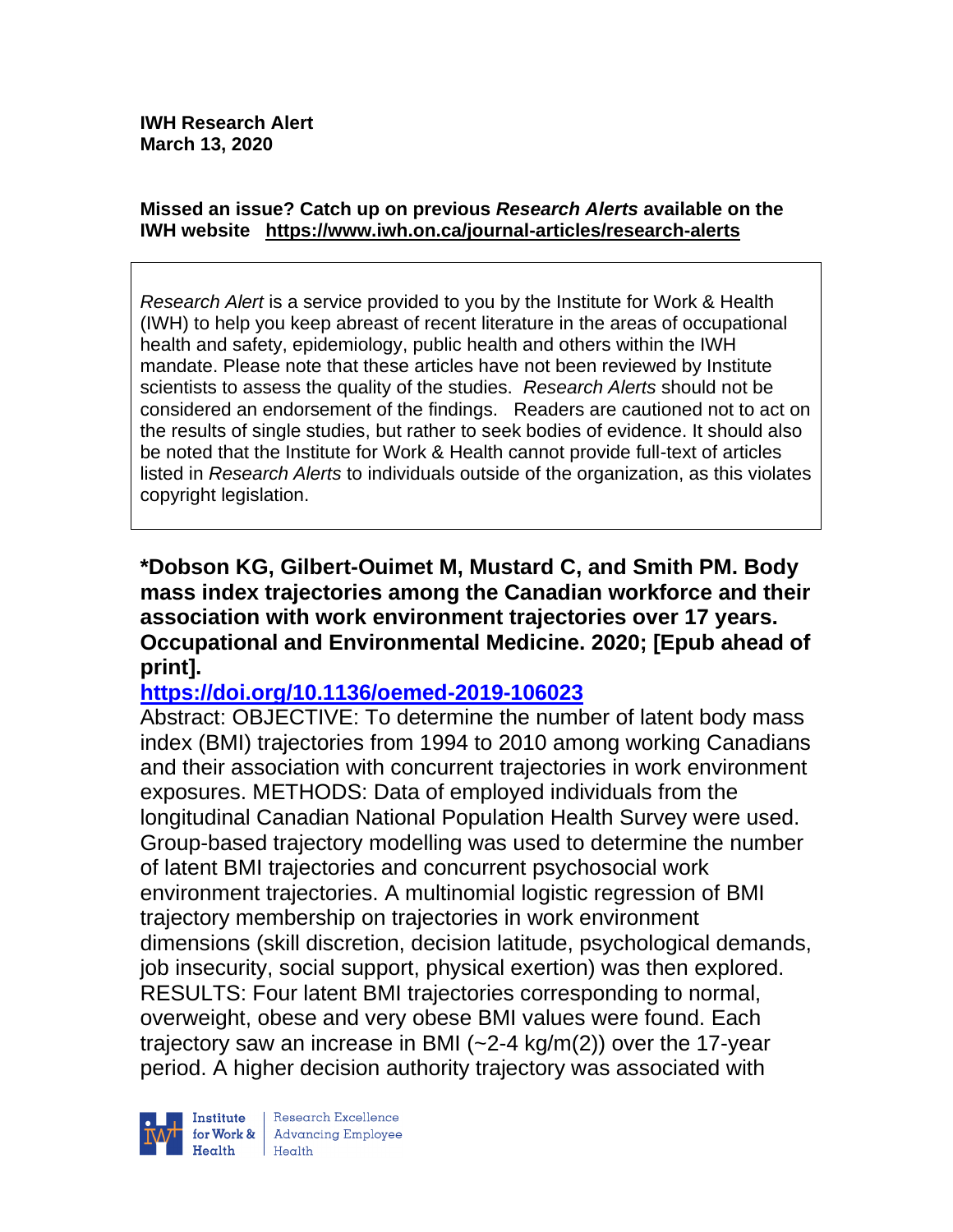lower odds of belonging to the overweight and obese trajectories when compared with the normal weight trajectory. A decreasing physical exertion trajectory was associated with higher odds of belonging to the very obese trajectory when compared with the normal weight trajectory. CONCLUSIONS: Four BMI trajectories are present in the Canadian workforce; all trajectories saw increased body weight over time. Declining physical exertion and lower decision authority in the work environment over time is associated with increased likelihood of being in overweight and obese trajectories

# **\*Gourdeau J, Fingold A, Colantonio A, Mansfield E, and Stergiou-Kita M. Workplace accommodations following workrelated mild traumatic brain injury: what works? Disability and Rehabilitation. 2020; 42(4):552-561.**

**<https://doi.org/10.1080/09638288.2018.1503733>** 

Abstract: Background: Individuals who have experienced a workrelated mild traumatic brain injury face a variety of challenges when returning to work. Research has demonstrated that the implementation of workplace accommodations can reduce the incidence of workplace disability. Few studies investigate workrelated mild traumatic brain injury from injured workers' perspectives, and none examine workplace accommodations in detail. Purpose: This study explores the types of accommodations that individuals receive, and the factors that influence how they are provided and to whom. Materials and methods: This study is a qualitative secondary data analysis of 12 telephone interviews. ATLAS.ti software was used to facilitate coding and thematic analysis was used to analyze the data. Results: This study makes explicit various accommodations identified as being useful or required by individuals on return to work. Participants identified a gradual return to work, and modified duties, among other accommodations. Components of the workplace social and structural environment, and the occupational context influenced how accommodations were provided and to whom. Conclusions: Obtaining appropriate support is of great importance to injured employees, their employers, insurers, and healthcare providers. Stakeholders should be aware of how to successfully identify and access appropriate workplace accommodations to support injured workers on return to work. Implications for rehabilitation Return to Work Accommodations \* Workplace accommodations reduce the

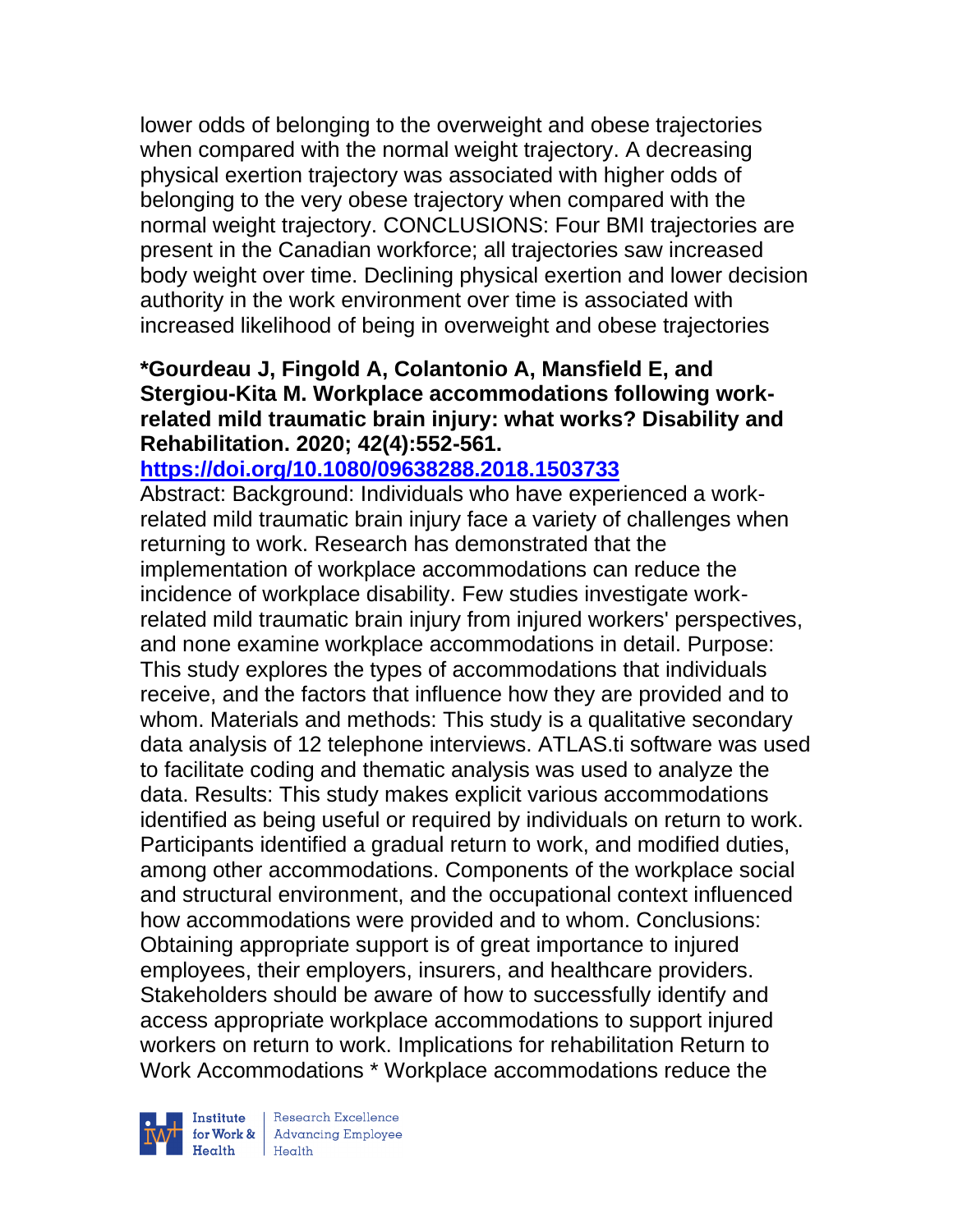incidence of workplace disability. \* Workplace accommodations can be formal or informal. \* Participants identified a gradual return to work, modified duties, self-directed compensatory strategies, and allowances for medical appointments, among other accommodations, as being useful or required. \* Stakeholders, including healthcare providers involved in rehabilitation, should be aware of how to successfully identify and implement these accommodations to ensure injured workers are supported on return to work

# **\*Tait CA, L'Abbe MR, Smith PM, Watson T, Kornas K, and Rosella LC. Adherence to predefined dietary patterns and risk of developing type 2 diabetes in the Canadian adult population. Canadian Journal of Diabetes. 2020; 44(2):175-183. <https://doi.org/10.1016/j.jcjd.2019.06.002>**

Abstract: OBJECTIVE: Diet quality indices are increasingly being used in epidemiologic research. However, no studies have addressed whether adherence to Canadian dietary guidelines is longitudinally associated with decreased risk of type 2 diabetes in a populationbased sample. The objective of this study is to examine the association between the Healthy Eating Index (HEI) and incident type 2 diabetes in the Canadian population. METHODS: We used data from Ontario respondents to the 2004 Canadian Community Health Survey linked to health administrative data (n=4,755). Adherence to the HEI was analyzed with a 24-hour dietary recall. Type 2 diabetes was ascertained through the Ontario Diabetes Database, and tracked up to 12.1 years from baseline. Cox proportional hazards models were used to estimate type 2 diabetes risk as a function of HEI score. Given obesity's potential role as a mediator, we explored the effects of removing body mass index from the final model. RESULTS: High HEI adherence was not associated with a reduction in diabetes risk overall (hazard ratio [HR], 0.97; 95% confidence interval, 0.62 to 1.50), nor in separate strata of men (HR, 0.94) or women (HR, 1.03). Additional adjustment for body mass index attenuated the multivariable adjusted hazard ratios toward the null. CONCLUSIONS: This is the first study to prospectively explore the relationship between adherence to the dietary recommendations of the HEI and diabetes risk in a representative, population-based sample. Our analyses challenge previous findings and highlight the utility of linked

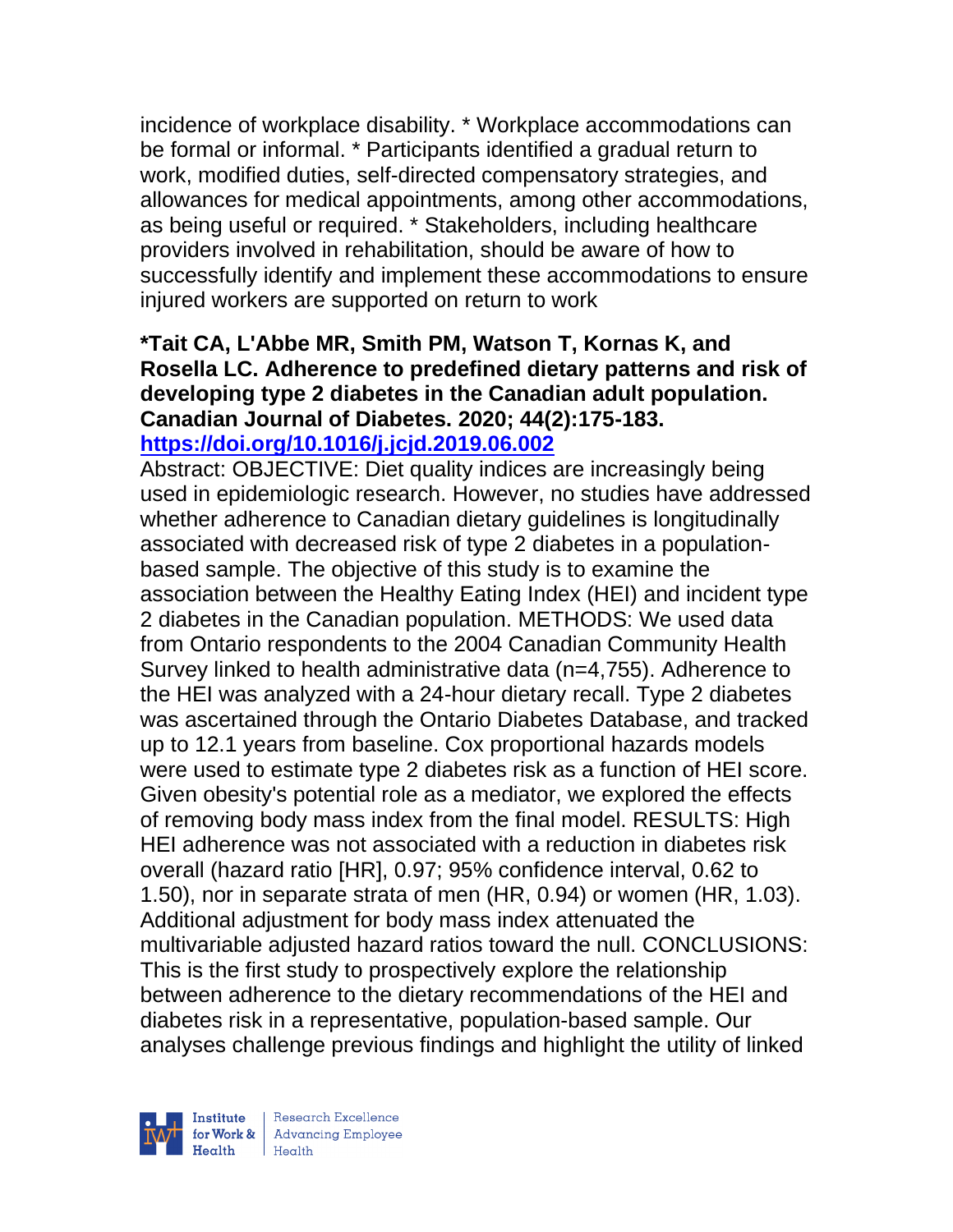data to evaluate the role of healthy dietary patterns in relation to population-level morbidity

## **Bokor-Billmann T, Langan EA, and Billmann F. The reporting of race and/or ethnicity in the medical literature: a retrospective bibliometric analysis confirmed room for improvement. Journal of Clinical Epidemiology. 2020; 119:1-6.**

# **<https://doi.org/10.1016/j.jclinepi.2019.11.005>**

Abstract: OBJECTIVES: Although the collection of race and/or ethnicity data is an important way to identify and address inequalities in health care provision and disparities in access to treatment, studies examining the extent to which race and/or ethnicity data are reported in the medical literature, and the quality of these data, are lacking. Therefore, we sought to objectively determine the quality of reporting of race and/or ethnicity in original medical research papers. STUDY DESIGN AND SETTING: A retrospective bibliometric analysis was used. Two independent investigators analyzed original articles investigating race/ethnicity, published between 2007 and 2018, in the 10 top-ranking academic journals in each of the following categories: general medicine, surgery, and oncology. RESULTS: A total of 995 original articles were included in our analysis. Only 45 studies (4.52%) provided a formal definition of race/ethnicity, and 8.94% identified the investigator responsible for the classification. While race/ethnicity was a key part of study design in 31.86% of the included investigations, the method used to classify individuals into racial/ethnic groups was described in only 10.25% of articles. In terms of terminology, we identified 81 different race/ethnicity classifications, but these were often imprecise and open to interpretation. CONCLUSION: There is significant room for improvement in the collection, reporting, and publishing of data describing ethnicity and/or race in the medical literature

### **Gao Y, Cai Y, Yang K, Liu M, Shi S, Chen J, et al. Methodological and reporting quality in non-Cochrane systematic review updates could be improved: a comparative study. Journal of Clinical Epidemiology. 2020; 119:36-46.**

**<https://doi.org/10.1016/j.jclinepi.2019.11.012>** 

Abstract: OBJECTIVES: The aim of the study was to compare the methodological and reporting quality of updated systematic reviews



| Research Excellence Finantium Research Excellence<br>
Finantium Research Employee<br>
Realth Health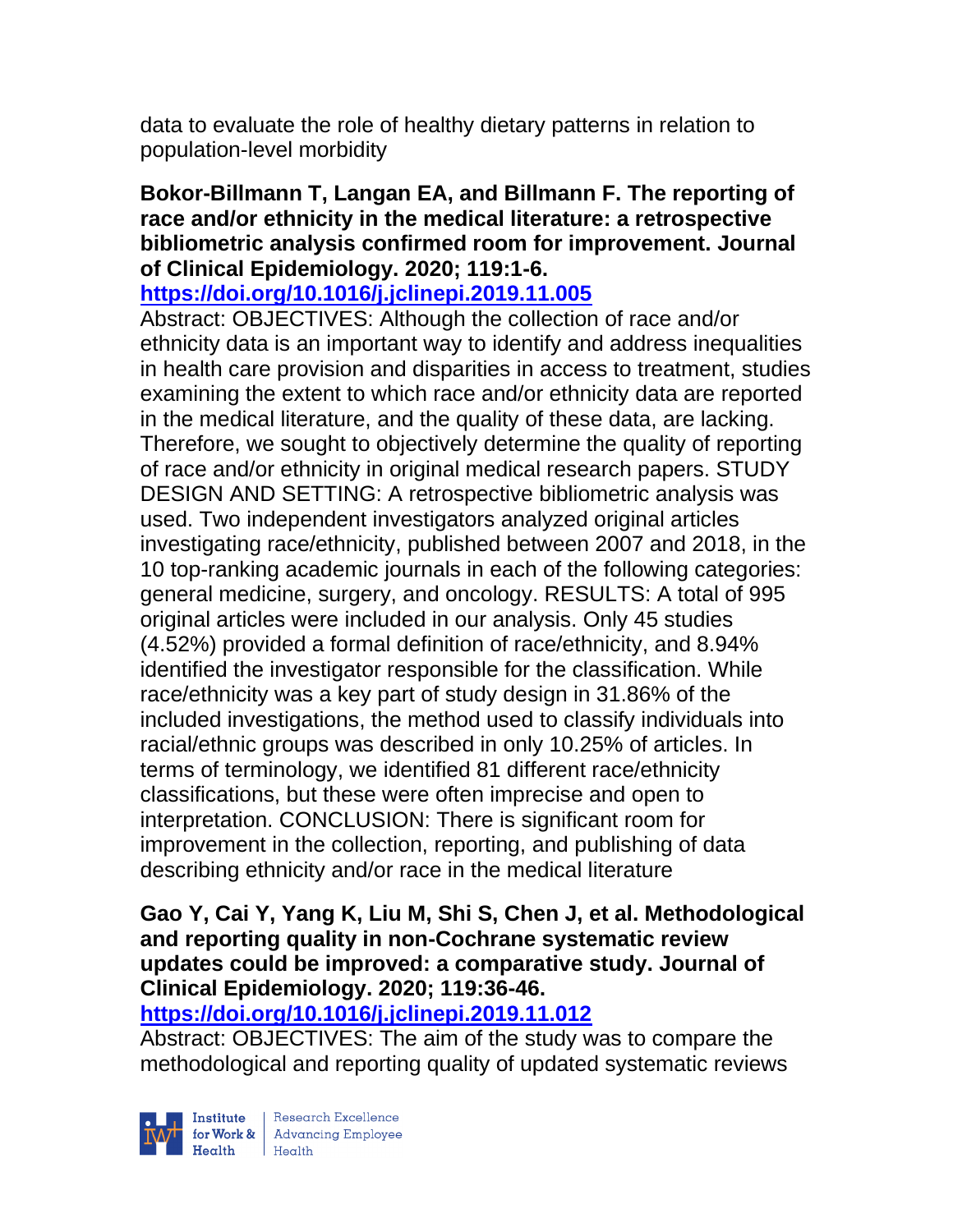(SRs) and original SRs. STUDY DESIGN AND SETTING: We included 30 pairs of non-Cochrane updated and original SRs, identified from a search of PubMed and Embase.com. We used Assessment of Multiple Systematic Reviews-2 (AMSTAR-2) to assess methodological quality and Preferred Reporting Items of Systematic reviews and Meta-Analyses (PRISMA) for reporting quality. Stratified analyses were conducted to compare the differences between updated SRs and original SRs and explore factors that might affect the degree of quality change. RESULTS: Of the 60 non-Cochrane SRs, only two (3.3%) were of low quality, the remaining 58 (96.7%) were of critical low quality. There were no statistically significant differences in methodological quality between the updated SRs and original SRs, although the compliance rates of eight items of updated SRs were higher than that of original SRs. Updated SRs showed an improvement on 15 PRISMA items, but no items with statistically significant differences. The differences in fully reported AMSTAR-2 and PRISMA items between original SRs and updated SRs were also not statistically significant after adjusting for multiple review characteristics. CONCLUSION: The methodological and reporting quality of updated SRs were not improved compared with original SRs, although the quality could be further improved for both updated SRs and original SRs

#### **De Greef V. Analysis of barriers and facilitators of existing programs in Belgium for the purpose of implementing individual placement and support (IPS). Psychiatric Rehabilitation Journal. 2020; 43(1):18-23.**

# **<https://doi.org/10.1037/prj0000371>**

Abstract: OBJECTIVE: The goal was to build a strategy before implementing individual placement and support (IPS) in the country, leveraging existing facilitators and mitigating, as much as possible, identified barriers. METHODS: A qualitative study called "group analysis" was conducted: Over 2 days, two groups of stakeholders were invited for a whole-day workshop to collect information on facilitators and barriers faced by existing programs. RESULTS: Many perceived facilitators were related to some guidelines or key principles of the IPS model. Main barriers were lack of long-time job support, lack of funding, lack of communication between stakeholders, social or financial insecurity of the beneficiary, denial of



 $\begin{tabular}{|l|} Institute & Research Excellence \\ \hline for Work & Advancing Employee \\ Health & Health \\ \end{tabular}$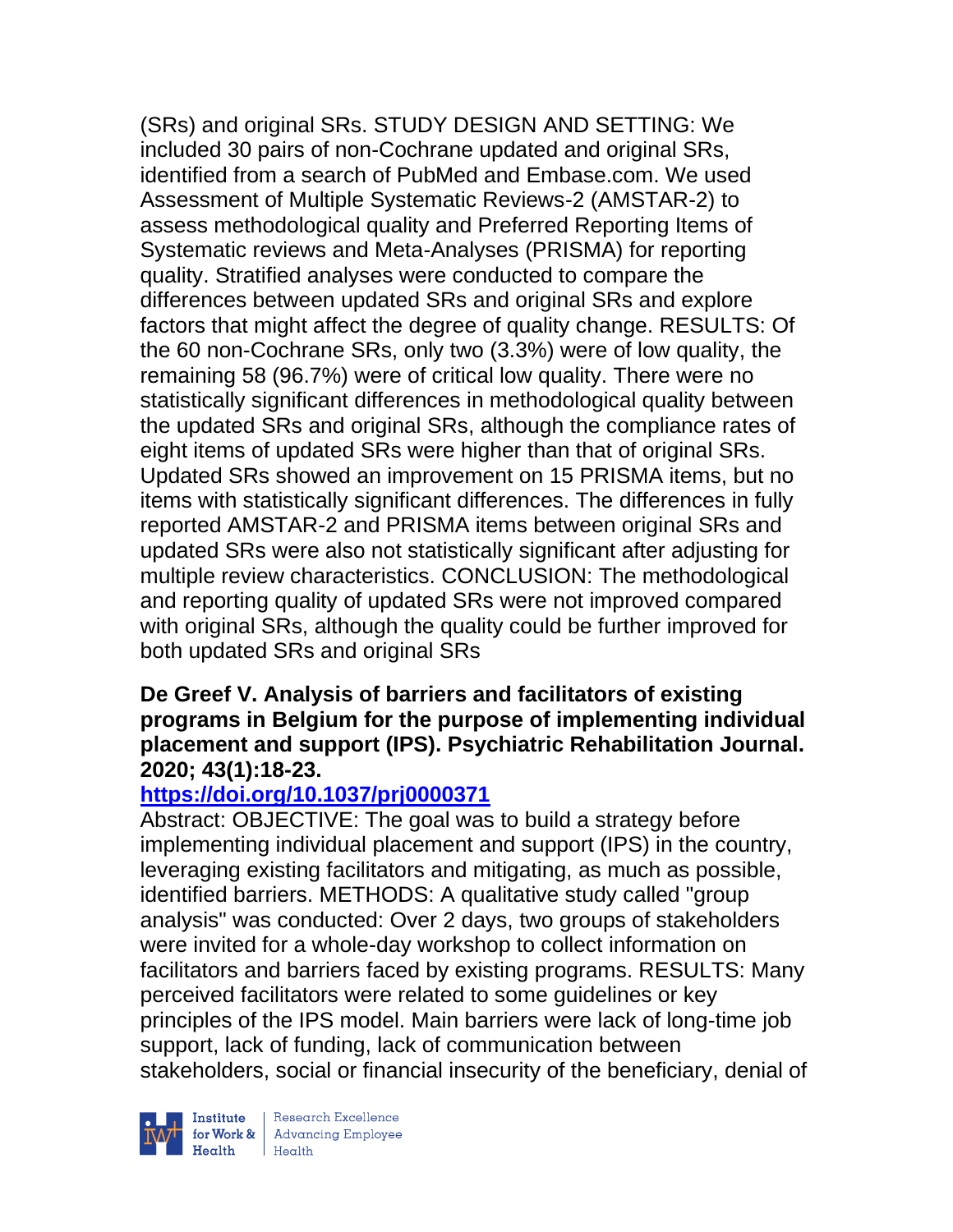their own disease, high hiring selectivity, and on-the-job requirements by employers looking to maintain a competitive workforce. The four points of divergence between participants in relation with IPS were (a) the (dis)advantages of internships and trainings compared to standard work contracts, (b) the risk associated with the communication of a medical diagnosis and the disclosure issue, (c) the best time to start a job search or to return to work, and (d) whether priority should be given to the search for an adapted job or the adaptation of existing jobs to the specific needs of the beneficiaries. CONCLUSION: The IPS model appears as a potential solution to many issues faced by stakeholders in Belgium in charge of helping people with moderate to severe mental illness to find a job. A stronger legal framework could help to achieve the integration of such model. (PsycINFO Database Record (c) 2020 APA, all rights reserved)

## **Folgo AR and Iennaco JD. Staff perceptions of risk factors for violence and aggression in ambulatory care. Work. 2020; 65(2):435-445.**

# **<https://doi.org/10.3233/WOR-203096>**

Abstract: BACKGROUND: Management of violent acts of patients and their visitors in psychiatric and hospital settings has been studied. However, violence has not yet been addressed in the ambulatory care environment. OBJECTIVE: To identify potential risk factors for patient and visitor violence [PVV] and staff perceptions of the impact of these risk factors in ambulatory care. METHODS: A review of psychiatric inpatient research was conducted examining violence and aggression including risk factors for PVV. Identified risk factors for violence were incorporated into a survey tool and distributed to staff in a community clinic asking for their perception of the impact of these risk factors on aggression in their work environment. RESULTS: Risk factors for violence and aggression were categorized as static or dynamic or as related to characteristics of staff or the environment of care. All of the risk factors were identified as possible contributors to PVV by the staff while items related to substance abuse and the clinic environment were selected by the staff as "highly likely" to contribute to PVV in their setting. CONCLUSIONS: Continued research is needed in this area to better

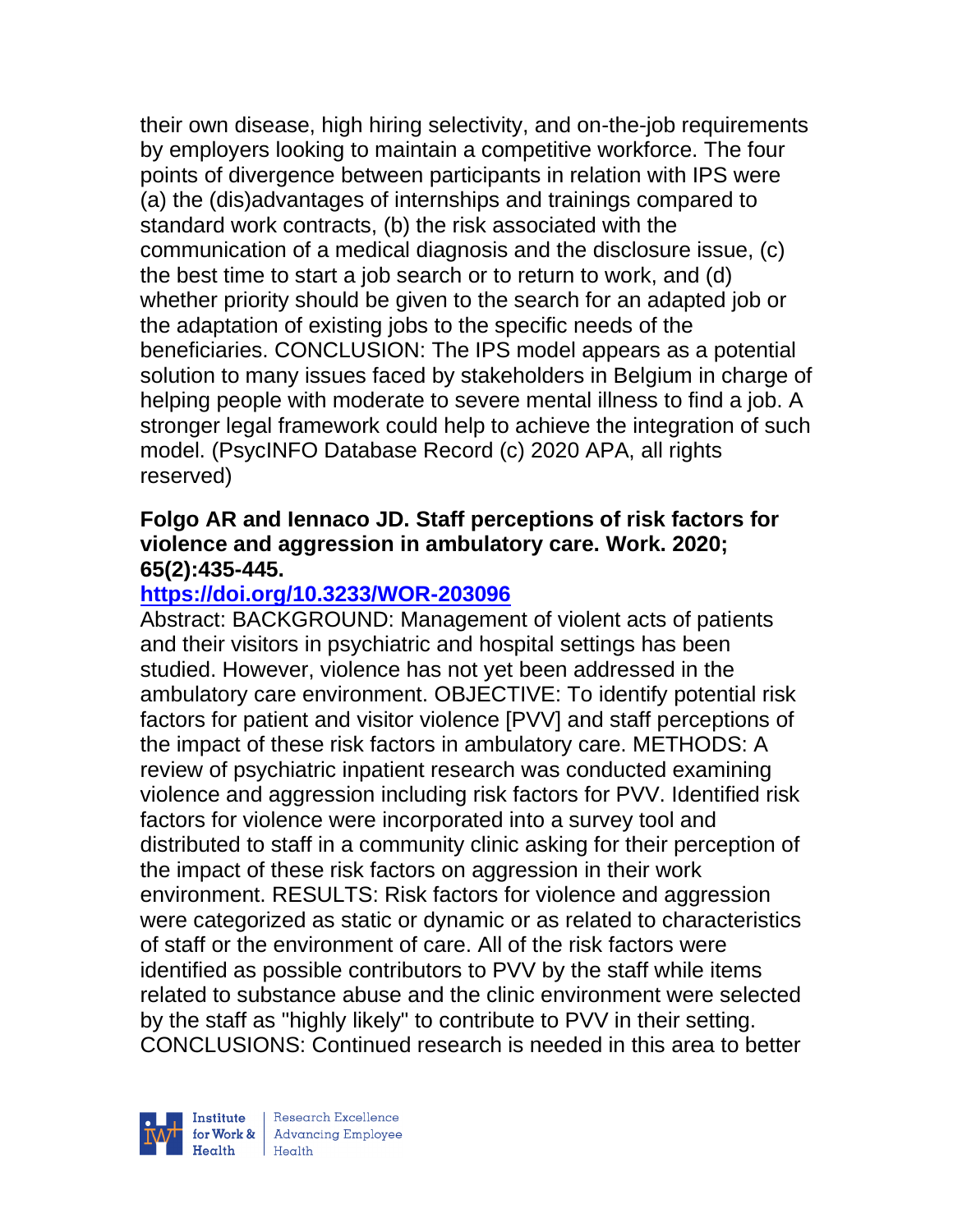understand risk factors for PVV and develop appropriate safety interventions and crisis training for ambulatory care settings

## **Hejduk I, Jan Olak A, Karwowski W, Tomczyk P, Fazlagic J, Gac P, et al. Safety knowledge and safe practices at work: a study of Polish industrial enterprises. Work. 2020; 65(2):349-359. <https://doi.org/10.3233/WOR-203087>**

Abstract: BACKGROUND: Knowledge management is a central resource in achieving the goals of occupational safety efforts. OBJECTIVE: The main objective of this study was to investigate the relationships between the implicit (tacit) and explicit (formal) safety knowledge of employees and their effects on employee propensity to follow safe practices at work. METHODS: A survey with seven safety constructs: 1) tacit safety knowledge, 2) explicit safety knowledge, 3) attitudes toward safety: psychological aspects, 4) attitudes toward safety: emotional aspects, 5) safety culture: behavioral aspects, 6) safety culture: psychological aspects, and 7) propensity to follow safety regulations and safe work practices (safety at work), was designed and used for data collection. A total of 468 production workers from three manufacturing companies located in southeastern Poland provided valid responses to the self-administered survey. Structural equation modeling was used to analyze the collected data. RESULTS: The results support the hypothesized relationships among tacit and explicit knowledge of safety requirements, procedures, and practices, and the propensity of employees to follow work practices at work through the mediating variables of safety culture (with behavioral and psychological factors) and attitudes toward safety (with psychological, emotional, and behavioral factors). CONCLUSIONS: While both tacit and explicit safety knowledge affect safe practices, tacit knowledge has an important influence on the use of explicit safety knowledge at work

**Landsbergis P, Johanning E, Stillo M, Jain R, and Davis M. Occupational risk factors for musculoskeletal disorders among railroad maintenance-of-way workers. American Journal of Industrial Medicine. 2020; [Epub ahead of print]. <https://doi.org/10.1002/ajim.23099> [open access]** Abstract: BACKGROUND: Our objective was to examine occupational risk factors for musculoskeletal disorders of the neck,



| Research Excellence for Work & Advancing Employee<br>
Health Health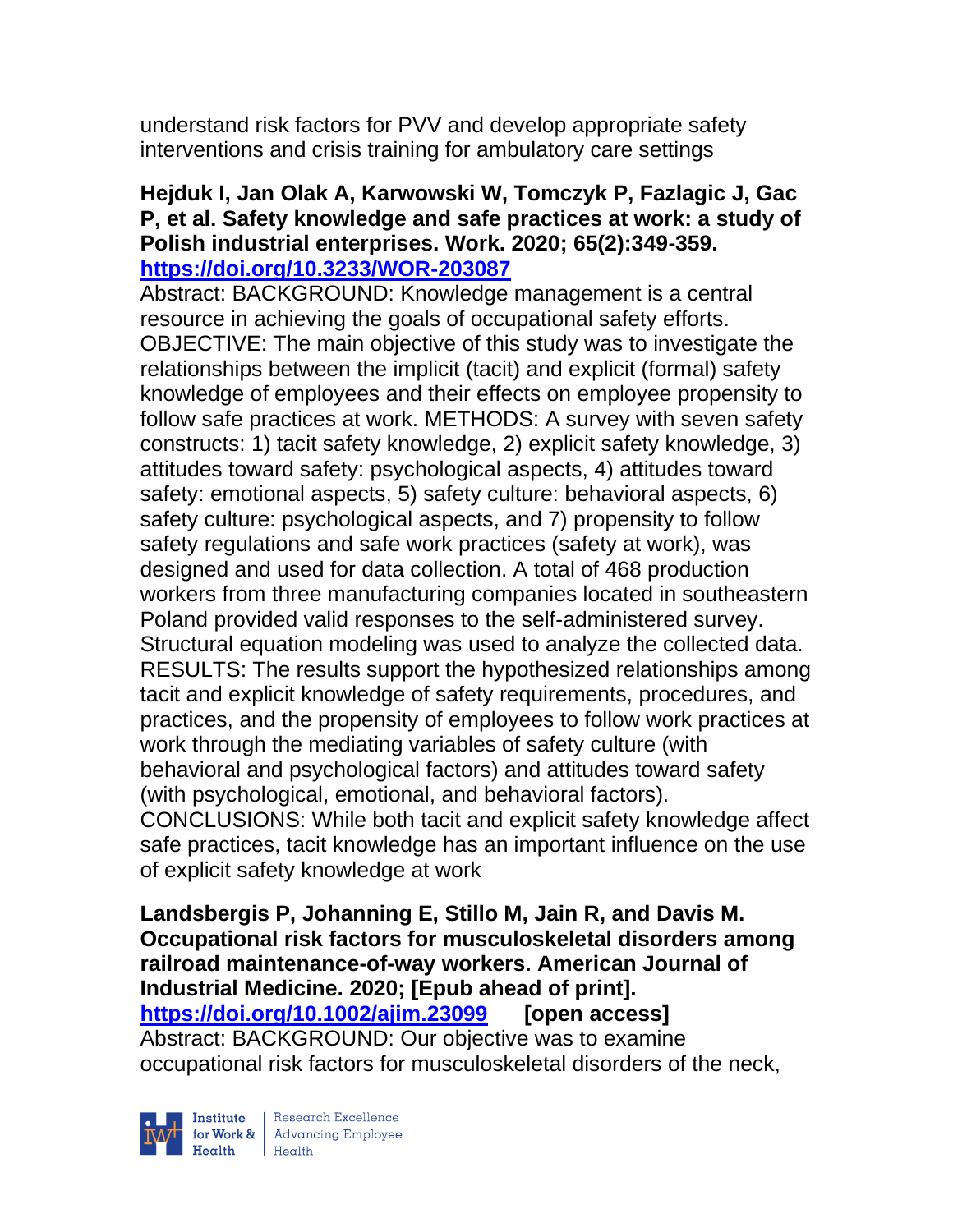back, and knee among railroad maintenance-of-way (MOW) workers. METHODS: Four thousand eight-hundred sixteen active, retired, and disabled members of the Brotherhood of Maintenance of Way Employes Division (BMWED) completed a survey. We computed adjusted prevalence ratios (aPRs) using Poisson regression for neck, back, and knee musculoskeletal symptoms by work exposures, adjusted for age, region, race/ethnicity, smoking, and potential second job and spare time vehicle vibration exposure. RESULTS: Among active male BMWED members, we found associations between use of high-vibration vehicles and neck pain (aPR = 1.47, 95% confidence interval (CI): 1.07-2.03) and knee pain (aPR = 1.38, 95% CI: 1.04-1.82) for more than 1.9 years (vs 0) of full-time equivalent use; but not back pain. Back pain radiating below the knee (sciatica indicator) was associated with high-vibration vehicle use greater than 0.4 and less than 1.9 years ( $aPR = 1.58$ ,  $95\%$  CI: 1.15-2.18). We also found significant associations between often or always lifting, pushing, pulling, or bending on the job (vs seldom or never) and neck pain (aPR = 2.43, 95% CI: 1.20-4.90), back pain (aPR = 1.94, 95% CI: 1.24-3.03), the sciatica indicator (aPR = 5.18, 95% CI: 1.28-20.95), and knee pain (aPR = 2.84, 95% CI: 1.47-5.51), along with positive gradients in the outcome by exposure time. CONCLUSIONS: Biomechanical work exposures, including force and nonneutral postures, were associated with neck, lower back, and knee pain. Whole-body vibration, as measured by the duration of use of high-vibration vehicles, was associated with neck pain, knee pain, and sciatica. Prevention programs should address occupational risk factors for musculoskeletal disorders among MOW workers

### **Lee DJ, Koru-Sengul T, Hernandez MN, Caban-Martinez AJ, McClure LA, Mackinnon JA, et al. Cancer risk among career male and female Florida firefighters: evidence from the Florida Firefighter Cancer Registry (1981-2014). American Journal of Industrial Medicine. 2020; 63(4):285-299. <https://doi.org/10.1002/ajim.23086>**

Abstract: BACKGROUND: Firefighters are at increased risk for select cancers. However, many studies are limited by relatively small samples, with virtually no data on the cancer experience of female firefighters. This study examines cancer risk in over 100,000 career Florida firefighters including 5000 + females assessed over a 34-year



 $\begin{tabular}{|l|} Institute & Research Excellence \\ \hline for Work & Advancing Employee \\ Health & Health \\ \end{tabular}$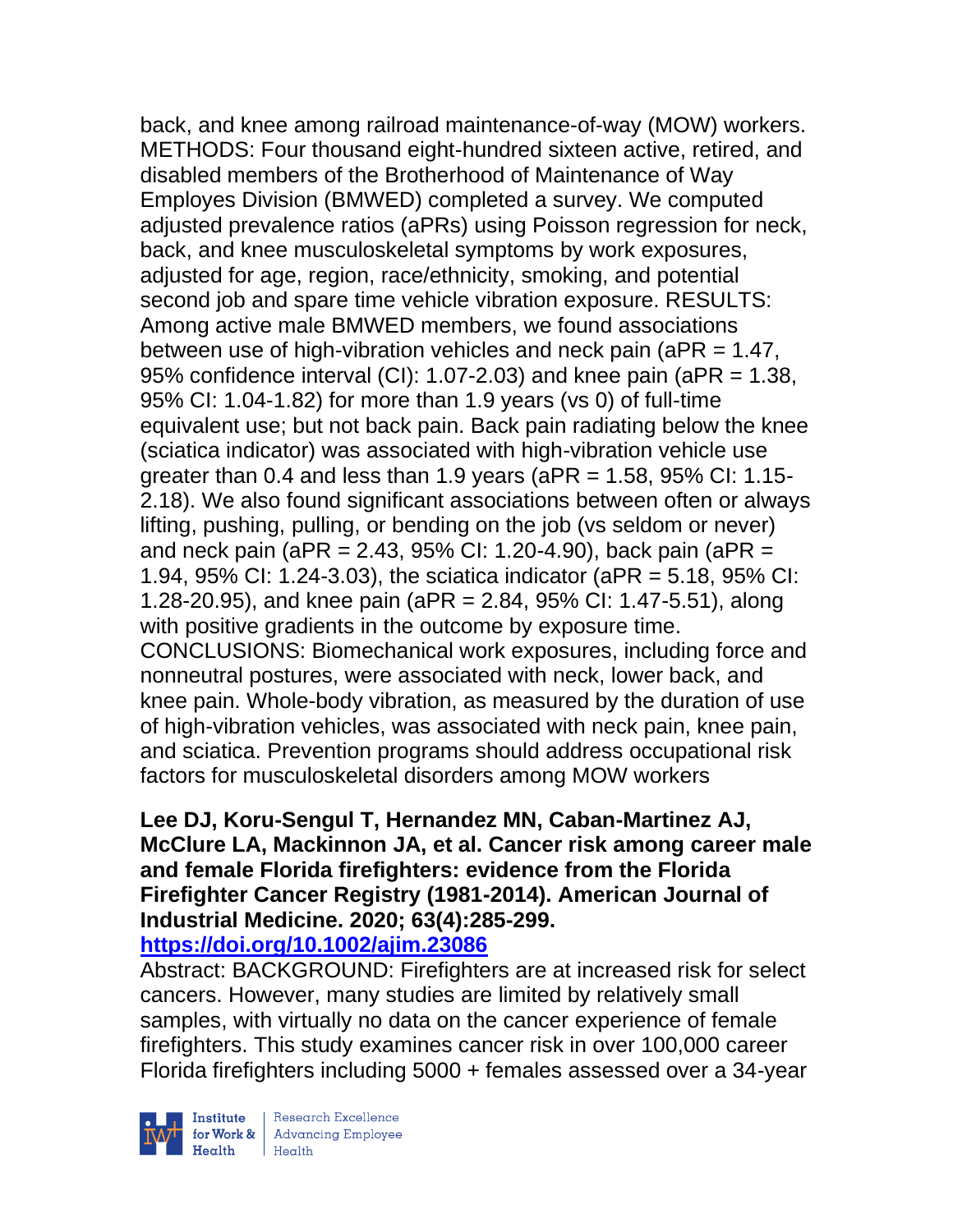period. METHODS: Florida firefighter employment records (n = 109 009) were linked with Florida Cancer Data System registry data (1981-2014; ~3.3 million records), identifying 3760 male and 168 female-linked primary cancers. Gender-specific age and calendar year-adjusted odds ratios (aOR) and 95% confidence intervals for firefighters vs non-firefighters were calculated. RESULTS: Male firefighters were at increased risk of melanoma ( $aOR = 1.56$ ; 1.39-1.76), prostate (1.36; 1.27-1.46), testicular (1.66; 1.34-2.06), thyroid (2.17; 1.78-2.66) and late-stage colon cancer (1.19;1.00-1.41). Female firefighters showed significantly elevated risk of brain (2.54; 1.19-5.42) and thyroid (2.42; 1.56-3.74) cancers and an elevated risk of melanoma that approached statistical significance (1.68; 0.97- 2.90). Among male firefighters there was additional evidence of increased cancer risk younger than the age of 50 vs 50 years and older for thyroid (2.55; 1.96-3.31 vs 1.69; 1.22-2.34), prostate (1.88; 1.49-2.36 vs 1.36; 1.26-1.47), testicular (1.60; 1.28-2.01 vs 1.47; 0.73-2.94), and melanoma (1.87; 1.55-2.26 vs 1.42; 1.22-1.66) cancers. CONCLUSION: Male career firefighters in Florida are at increased risk for five cancers with typically stronger associations in those diagnosed younger than the age of 50, while there was evidence for increased thyroid and brain cancer, and possibly melanoma risk in female firefighters. Larger cohorts with adequate female representation, along with the collection of well-characterized exposure histories, are needed to more precisely examine cancer risk in this occupational group

## **Leslie M, Strauser DR, McMahon B, Greco C, and Rumrill PD, Jr. The workplace discrimination experiences of individuals with cancer in the Americans with Disabilities Act Amendments Act era. Journal of Occupational Rehabilitation. 2020; 30(1):115-124. <https://doi.org/10.1007/s10926-019-09851-4>**

Abstract: Background The purpose of this study was to investigate the patterns in allegations of workplace discrimination filed by individuals with cancer. Objective The goal of the research was to describe discrimination, both actual and perceived, that has occurred against individuals with cancer in comparison to a group of individuals with other general disabilities (GENDIS) through analyses of the United States Equal Employment Opportunity Commission (EEOC) Integrated Mission System (IMS) database. Methods An ex post



Institute Research Excellence<br>
for Work & Advancing Employee<br>
Health Health Health Health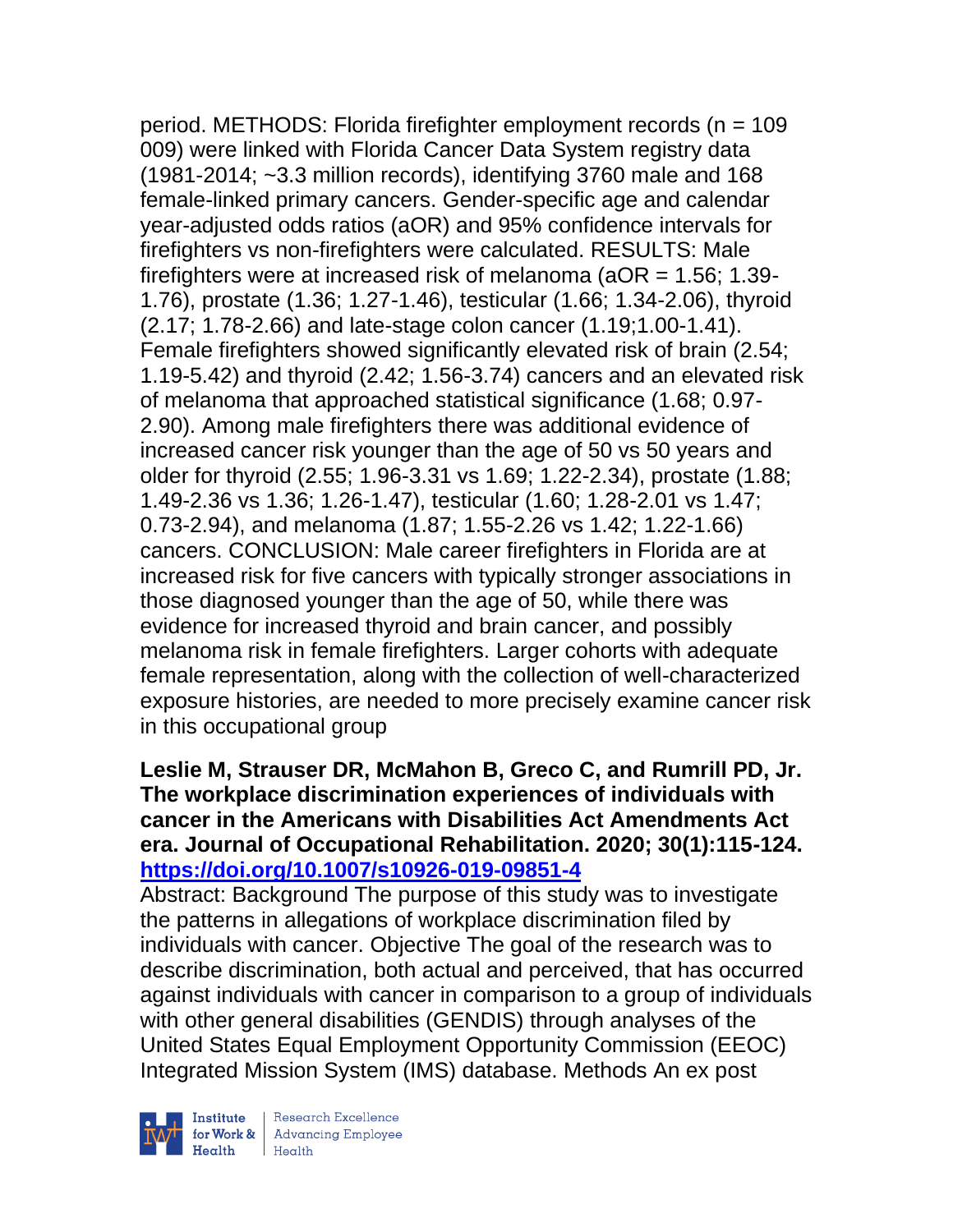facto, causal comparative quantitative design was used to examine Americans with Disabilities Act Amendments Act (ADAAA) Title I complaints received by the EEOC from people with cancer from 2009 through 2016 ( $n = 10,848$ ) in comparison to the GENDIS group over the same time period ( $n = 13,338$ ). Results Results revealed statistically significant differences in the patterns of issues alleged by the two groups. When compared to the GENDIS group, the cancer group was significantly older and had proportionally more individuals who identified as Asian than the GENDIS group. People with cancer were more likely to allege discrimination in the areas of unlawful discharge, demotion, wages, layoff, benefits, and referrals. They were less likely to allege discrimination in areas of reasonable accommodation, hiring, and suspension. Also, the cancer group was more likely than the GENDIS group to file allegations against smaller employers and employers in the Southeast region of the United States, while employers in the Mid-Atlantic and Rocky Mountain regions were less likely to be named in allegations by people with cancer. The cancer group was also significantly more likely than the GENDIS group to find that EEOC investigations of their allegations resulted in merit-based case resolution, that is, discrimination had indeed occurred. Owing to the large sample size, some of these between-group differences were small in magnitude. Conclusion The workplace discrimination experiences of people with cancer are substantially different from those of people with other disabilities

# **Martin CJ, Jin C, Bertke SJ, Yiin JH, and Pinkerton LE. Increased overall and cause-specific mortality associated with disability among workers' compensation claimants with low back injuries. American Journal of Industrial Medicine. 2020; 63(3):209-217. <https://doi.org/10.1002/ajim.23083>**

Abstract: BACKGROUND: Mortality tends to be higher among people who do not work than among workers, but the impact of work-related disability on mortality has not been well studied. METHODS: The vital status through 2015 was ascertained for 14 219 workers with an accepted workers' compensation claim in West Virginia for a low back injury in 1998 or 1999. Mortality among the cohort compared with the West Virginia general population was assessed using standard life table techniques. Associations of mortality and disability-related factors within the cohort were evaluated using Cox proportional



 $\begin{tabular}{|l|} Institute & Research Excellence \\ \hline for Work & Advancing Employee \\ Health & Health \\ \end{tabular}$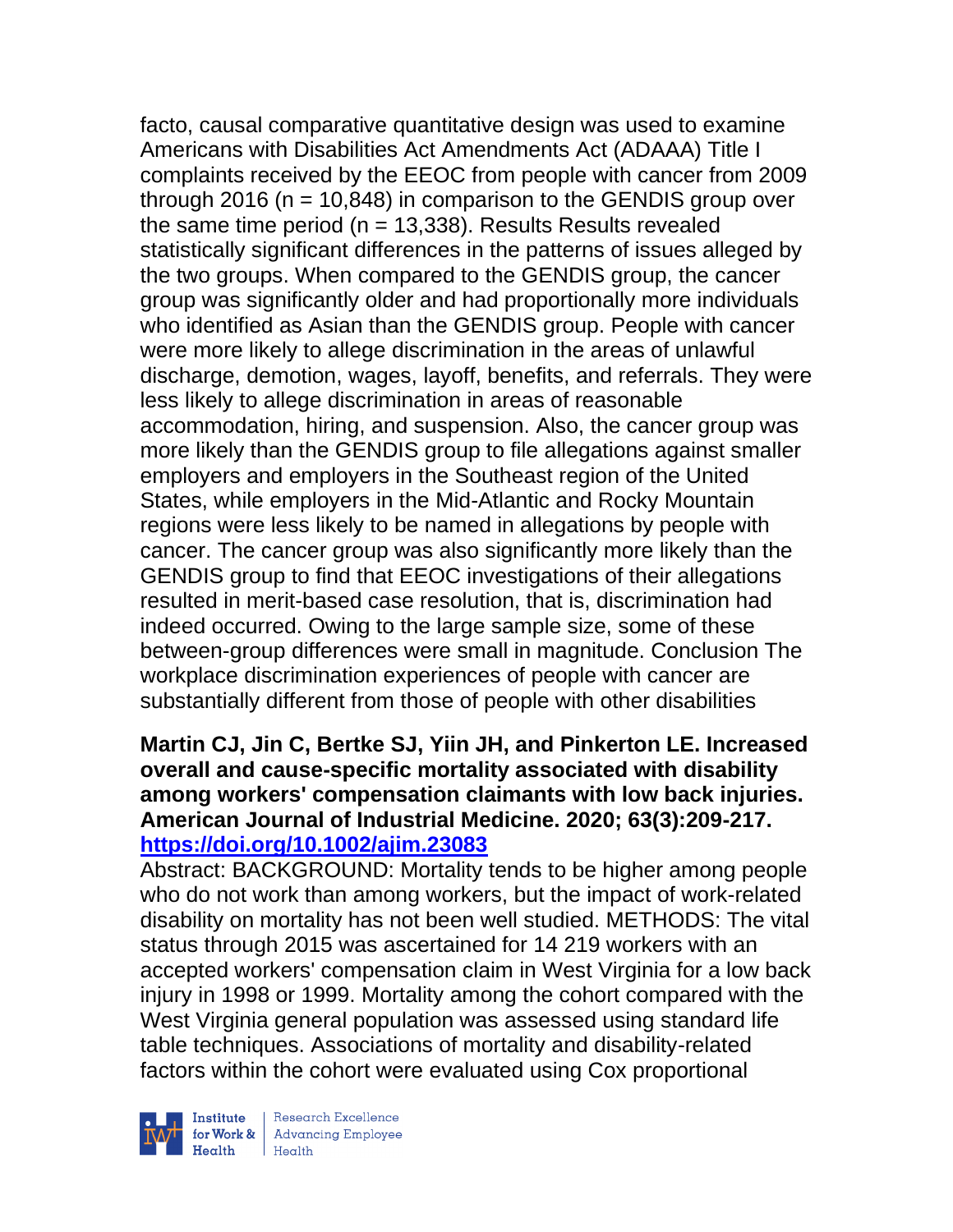hazards regression. RESULTS: Compared to the general population, mortality from accidental poisoning was significantly elevated among the overall cohort and lost-time claimants. Most deaths from accidental poisoning in the cohort were due to drug overdoses involving opioids. Mortality from intentional self-harm was also significantly elevated among lost-time claimants. In internal analyses, overall mortality and mortality from cancer, heart disease, intentional self-harm, and drug overdoses involving opioids was significantly associated with lost time. Overall mortality and mortality from drug overdoses involving opioids were also significantly associated with amount of lost time, permanent partial disability, and percent permanent disability. Heart disease mortality was also significantly associated with the amount of lost time. CONCLUSIONS: The results suggest that disability itself may impact mortality risks. If confirmed, these results reinforce the importance of return to work and other efforts to reduce disability

**Novy DM, Nelson DV, Koyyalagunta D, Cata JP, Gupta P, and Gupta K. Pain, opioid therapy, and survival: a needed discussion. Pain. 2020; 161(3):496-501. <https://doi.org/10.1097/j.pain.0000000000001736>** 

**Park S, Lee W, and Lee JH. Can workplace rest breaks prevent work-related injuries related to long working hours? Journal of Occupational & Environmental Medicine. 2020; 62(3):179-184. <https://doi.org/10.1097/JOM.0000000000001772>** 

Abstract: OBJECTIVE: This study examined the relationship between long working hours, rest breaks, and work-related injuries. METHODS: A total of 25,439 employees were examined from the 4th Korean Working Conditions Survey. Rest breaks were divided into two groups and working hours were divided into four groups. Multiple logistic regression was conducted to estimate the relationship between long working hours, rest breaks, and work-related injuries. RESULTS: Work-related injuries were significantly associated with long working hours. Stratified by rest breaks, the risk of work-related injuries increased with increasing working hours in a dose-response pattern among those with insufficient rest breaks, while the risk was not significant among those with sufficient rest breaks.

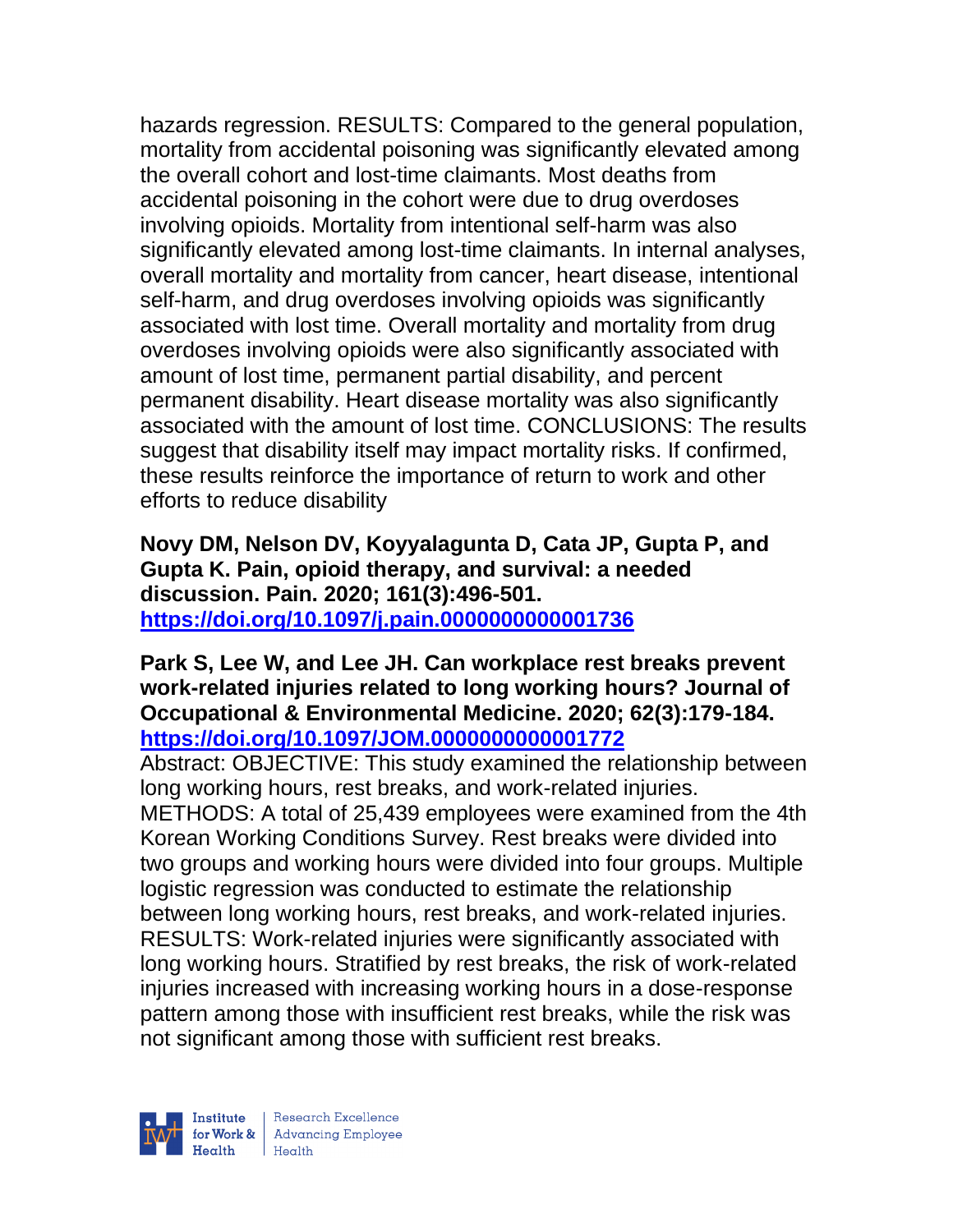CONCLUSION: It is important to provide sufficient rest breaks to prevent work-related injuries among workers with long working hours

**Rotter G, Noeres K, Fernholz I, Willich SN, Schmidt A, and Berghofer A. Musculoskeletal disorders and complaints in professional musicians: a systematic review of prevalence, risk factors, and clinical treatment effects. International Archives of Occupational and Environmental Health. 2020; 93(2):149-187. <https://doi.org/10.1007/s00420-019-01467-8> [open access]** Abstract: PURPOSE: Musicians' practice and performance routines reportedly lead to musculoskeletal complaints and disorders (MCD) that impact their wellbeing and performance abilities. This systematic review aims to assess the prevalence, risk factors, prevention and effectiveness of treatments for MCD in professional musicians and consider the methodological quality of the included studies. METHODS: A systematic literature search was performed in December 2017 using electronic databases and supplemented by a hand search. Case-control studies, cohort studies, cross-sectional studies, interventional studies and case reports investigating the prevalence, risk factors, prevention or treatment effects of MCD in professional musicians or music students (age >/= 16 years) were included. Quality assessments of the included studies were performed using an adapted version of the "Study Quality Assessment Tools" from the National Heart, Lung, and Blood Institute. RESULTS: One case-control study, 6 cohort studies, 62 cross-sectional studies, 12 interventional studies and 28 case reports were included and assessed for methodological quality. The study designs, terminology, and outcomes were heterogeneous, as the analyses mostly did not control for major confounders, and the definition of exposure was often vague. Therefore, evidence that being a professional musician is a risk factor for MCD as well as the causal relationship between these factors remains low despite the fact that a large number of studies have been performed. CONCLUSIONS: Studies with high internal and external validity regarding the prevalence, risk factors and effectiveness of the prevention or treatment of MCD in professional musicians are still missing. Further high-quality observational and interventional studies are required

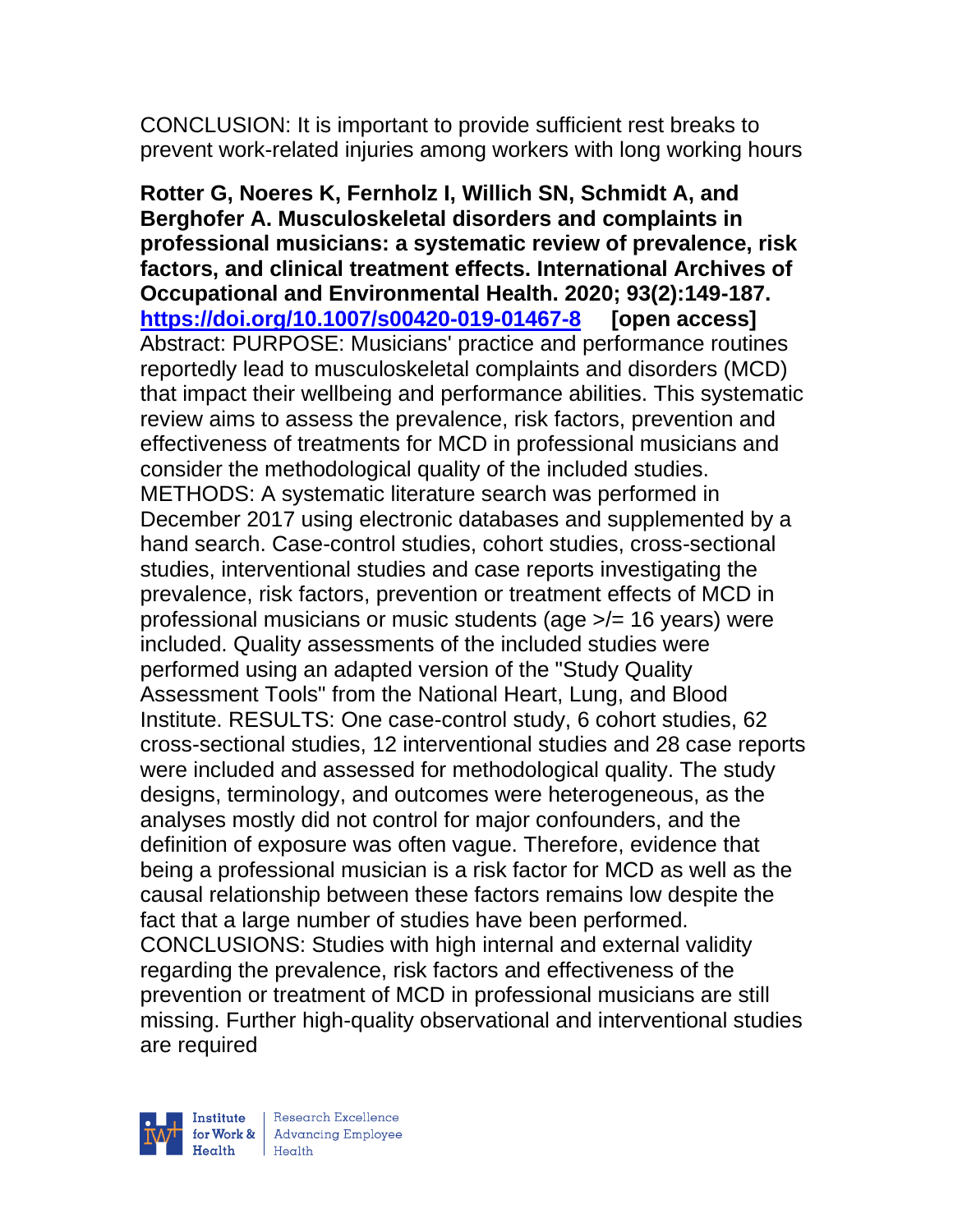# **Wels J. The role of labour unions in explaining workers' mental and physical health in Great Britain. a longitudinal approach. Social Science and Medicine. 2020; 247:112796.**

**<https://doi.org/10.1016/j.socscimed.2020.112796>** 

Abstract: OBJECTIVES: To assess whether there are mental and physical health benefits of being employed in a workplace where there is a union or staff association recognized by the management or being a member of such a union. METHODS: Using four waves [W2 (2010-11), W4 (2012-13), W6 (2014-15), W8 (2016-18)] from Understanding Society (UKHLS), we use a propensity score matching method and apply a latent growth modeling on the original dataset and on the matched dataset to estimate the impact of change in union presence and union membership between wave 2 and wave 4 for the employed population on the change in mental health (Mental Component Summary - MCS) and physical health (Physical Component Summary - PCS), after controlling for socioeconomic characteristics, age and sector of activity. RESULTS: Collective negotiation within the workplace plays a statistically significant role in supporting workers' mental and, to a greater degree, physical health. Being unionized does not add up significant physical health benefits but a slight positive effect on mental health is observed. CONCLUSION: About 50 per cent of the employed population is not represented by a labour union at company level and this has negative effects on health. A major health policy issue is also about promoting collective negotiation at the workplace and more research is needed about the impact of implementing such type of negotiation. The study shows the benefits of using a longitudinal approach when analysing the impact of union presence and union membership on workers' health

**Wormgoor MEA, Indahl A, Andersen E, and Egeland J. Effectiveness of briefer coping-focused psychotherapy for common mental complaints on work-participation and mental health: a pragmatic randomized trial with 2-year follow-up. Journal of Occupational Rehabilitation. 2020; 30(1):22-39. <https://doi.org/10.1007/s10926-019-09841-6>** 

Abstract: Purpose The aim of this study was to assess short and long-term effectiveness of brief coping-focused psychotherapy (Brief-PsT) compared with short-term psychotherapy (Short-PsT) on work-



Institute Research Excellence<br>
for Work & Advancing Employee<br>
Health Health